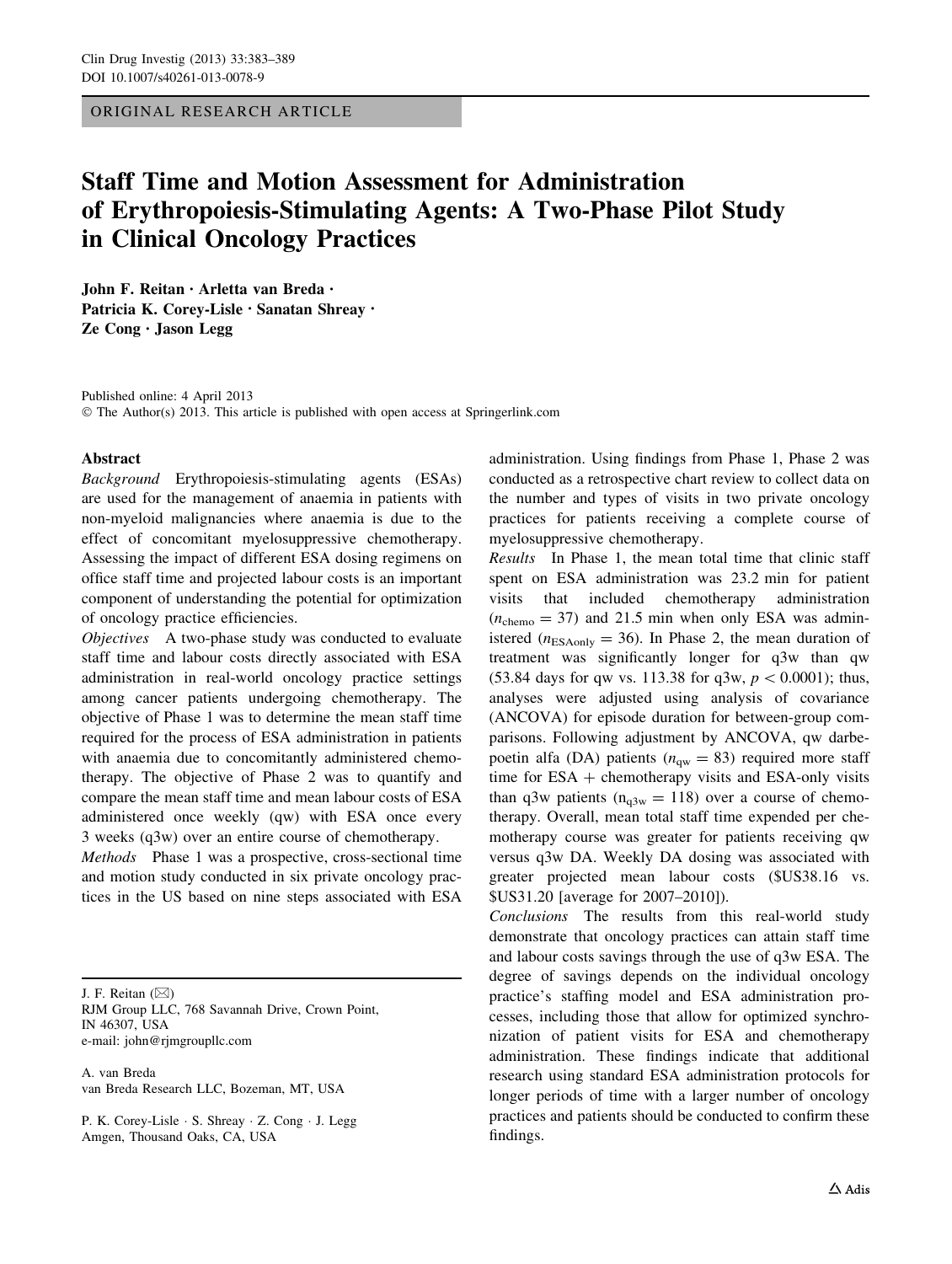#### 1 Background

While chemotherapeutic approaches to the treatment of cancer are evolving, anaemia, characterized by reduced levels of red blood cells, lower-than-normal levels of haemoglobin in red blood cells, or both, continues to be a common adverse effect of these regimens. Anaemia affects an estimated 1.3 million cancer patients in the US [\[1\]](#page-6-0). Erythropoiesis-stimulating agents (ESAs) increase haemoglobin levels and reduce the need for red blood cell transfusions [[2](#page-6-0)]. However, to gain these ESA treatment benefits may require additional patient clinic visits, which may consume additional staff time and clinic resources, in addition to imposing time burdens on the patients and their caregivers [\[3\]](#page-6-0).

Long-acting ESAs have the potential to improve practice efficiency by allowing longer time intervals between doses, reducing the overall number of doses needed over the course of the chemotherapy regimen and staff time requirements [\[4](#page-6-0), [5](#page-6-0)]. Darbepoetin alfa (DA) is a long-acting ESA that may be administered either every week (qw) or every 3 weeks (q3w) [\[6](#page-6-0)]. Studies suggest that the use of long-acting agents lessens patient and staff time requirements [\[4,](#page-6-0) [7–14](#page-6-0)]. Questions remain on how dosing flexibility of ESAs in clinical practice impacts on oncology practice staff time, especially regarding completion of activities associated with the administration of ESAs. While there have been previous studies quantifying ESA administration time, not all events and times were included in those studies [\[3–5,](#page-6-0) [15](#page-6-0)]. To better define and evaluate the efficiencies of ESA dosing in the oncology practice setting, a study comprised of two separate phases was conducted. The first phase was a prospective, cross-sectional time and motion study designed to determine the mean time required to complete the process of ESA administration in the US. The primary outcome measure was the observed and recorded time required to complete each of the nine tasks involved in ESA administration, with and without concomitant chemotherapy administration. Phase 2 was conducted as a retrospective chart review pilot designed to collect the frequency of visits where ESA administration, haemoglobin determinations and chemotherapy administration occurred together or separately. Results from the two phases were then combined to compare time and labour cost in actual clinical care in two private oncology practices for patients receiving a complete course of myelosuppressive chemotherapy.

# 2 Methods

2.1 Phase 1 Prospective, Cross-Sectional, Observational Time and Motion Study

Phase 1 included a prospective time and motion study designed to determine the mean time required to complete each of nine identified distinct steps in the process of ESA administration. This phase was conducted in six private oncology practices throughout the US (two sites in the mid-Atlantic, and one site each in the southeast-Atlantic, south, mid-west and west). Study data were collected between February and April of 2010. To be eligible for inclusion in the study, sites had to provide at least 12 patients for observation of time and motion procedures. In addition, the practice was required to demonstrate sufficient patient volume (i.e. at least 15 unique patient visits for anaemia due to concomitantly administered chemotherapy-related ESA administration between 1 August 2009 and 1 November 2009, including more than six ESA-only visits and more than six visits for concomitant ESA and chemotherapy administration).

Adult patients receiving myelosuppressive chemotherapy for the treatment of solid tumour malignancies, including but not limited to breast, lung, gastrointestinal, uterine, cervical, ovarian and lymphoma, were eligible for inclusion. Patients under the age of 18 years or with a history of myelodysplastic syndrome or renal disease were excluded from analysis. In addition, duplicate patient visits and visits in which patients did not undergo all of the nine required components of ESA administration were excluded from the study. The study was Institutional Review Board (IRB)-approved and each patient participant provided written informed consent.

A total of 12 patient visits were selected per site; of these, six assessments evaluated ESA-only visits, while the remaining six evaluations included visits in which patients received an ESA in combination with chemotherapy. Independent study data monitors collected and recorded all data, and a stopwatch was used to record start and stop points for each of the nine events related to ESA administration. Patient visits with and without concomitant chemotherapy were analysed separately.

# 2.1.1 Data Points

The outcome data were the time required to complete each of the following nine standard tasks involved in ESA administration, with and without concomitant chemotherapy administration [\[4](#page-6-0), [15](#page-6-0)]:

- 1. patient registration/check-in
- 2. phlebotomy
- 3. laboratory
- 4. chart retrieval
- 5. patient counselling/preparation/vital signs
- 6. ESA preparation
- 7. ESA administration and documentation
- 8. patient billing
- 9. patient appointment scheduling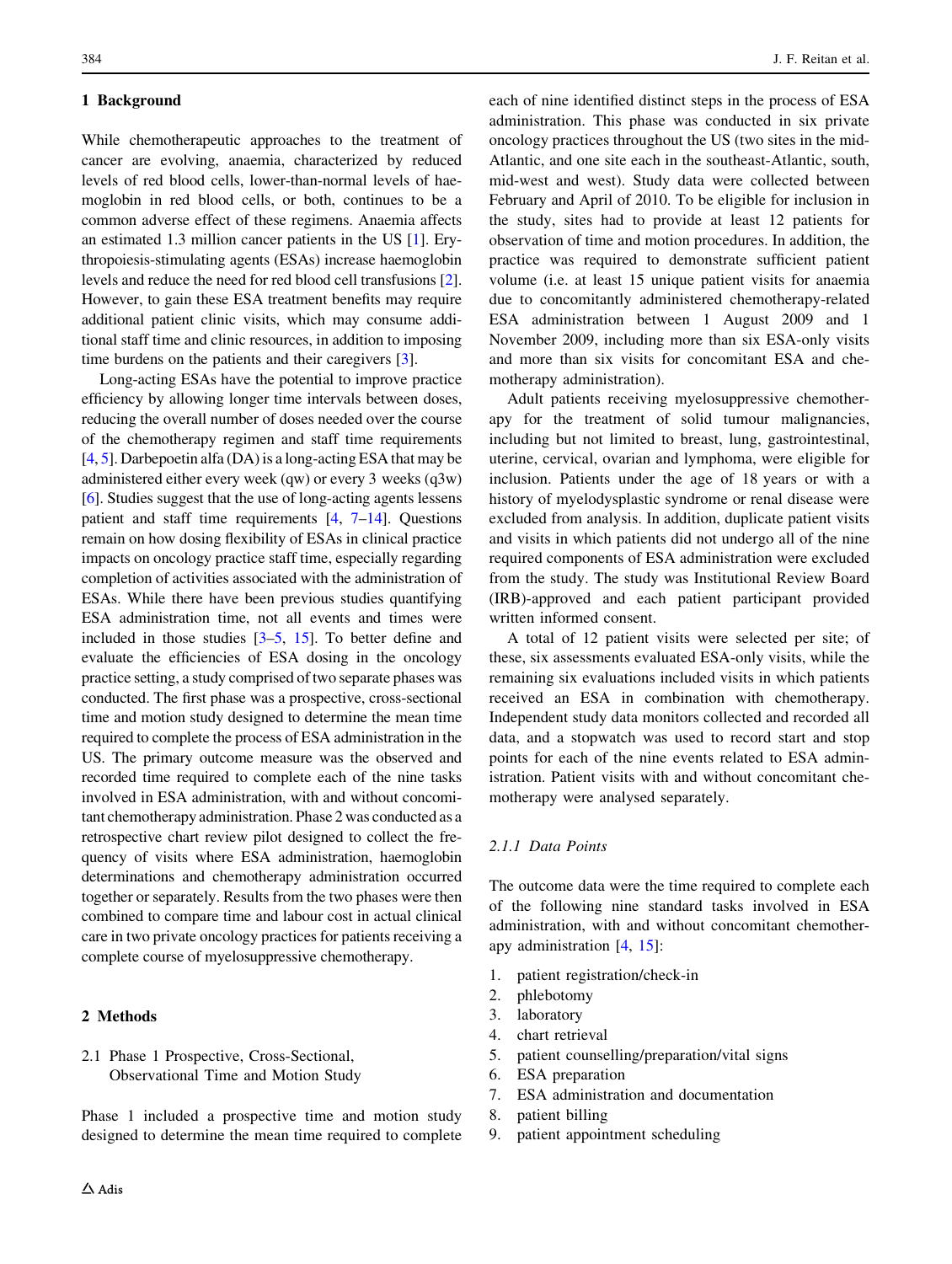At each site, a trained observer recorded the time for each step, in minutes and seconds, using a stopwatch. The start and stop times were recorded on the case report form.

The time needed to fulfil ESA Risk Evaluation and Mitigation Strategies requirements was not included in the observation, as this is a prescriber activity, as opposed to one that is performed by clinic staff.

# 2.1.2 Statistical Analysis

Mean times to complete individual tasks and all tasks and corresponding 95 % confidence intervals were estimated using linear mixed-effect models with site as a random effect to account for the clustering effect within each site.

# 2.2 Phase 2 Retrospective Chart Review

Phase 2 was conducted as a retrospective chart review collecting information about ESA administration, haemoglobin determinations and chemotherapy administration for adult patients initiating chemotherapy between 1 August 2007 and 31 December 2010. Patients were included if they were treated for solid tumour malignancies, including lung, colorectal, prostate, ovary, lymphoma, metastatic breast and metastatic head/neck. All subjects had to have received DA therapy on a qw or q3w regimen, and have all treatment records (i.e. chemotherapy, DA administration, haemoglobin values) available for review. Patients under the age of 18 years, with other types of tumours, who received any portion of their chemotherapy regimen outside of the specified time frame, who received an ESA other than DA or who initiated DA on an alternative schedule were excluded from this analysis.

Eligible records were identified via electronic query of the electronic medical record/billing databases of the two private oncology practices that employ qw or q3w DA administration as a standard practice. Following electronic identification, a manual chart review was conducted to eliminate records based on inclusion/exclusion criteria, and to gather study data from acceptable records. Records were searched until all available records were exhausted. This phase was IRB-approved and Health Insurance Portability and Accountability Act (HIPPA) compliant.

# 2.2.1 Data Points

Data points for the retrospective chart review were the mean number of clinic visits over a complete course of chemotherapy, classified as:

- ESA-only visits
- $ESA + chemotherapy$  visits
- haemoglobin check-only visits

# 2.2.2 Combining Results of Phases 1 and 2

Results of the two phases were then combined to compare time and labour cost in actual clinical care in two private oncology practices for patients receiving a complete course of myelosuppressive chemotherapy. By multiplying the time for a visit by the number of visits, the total time could be determined over an entire course of chemotherapy.

Staff resource costs were based on the U.S. Bureau of Labor Statistics national average for the study years (2007–2010) relative to hourly wage rates for various personnel involved in the ESA administration process (e.g. nurses, receptionists, medical technologists, phlebotomists, laboratory technicians); wage rates were multiplied by the actual mean time expended by clinic staff for each component of DA administration. The resultant mean were then multiplied by the mean number of clinic visits, in order to determine the mean total labour cost for each visit type. Total labour cost data was then obtained and compared for each DA administration regimen.

Secondary study outcomes included:

- total number of DA-related patient visits; and
- percentage of planned DA doses not administered (i.e. missed planned doses).

An ESA dose was considered ''administered as planned'' if it was given as scheduled, within a window of  $\pm$ 2 days. Patients on a qw regimen were expected to receive the ESA between 5 and 9 days following their previous dose, while those on a q3w regimen were expected to receive the ESA between 19 and 23 days after their previous dose; planned ESA doses that were not administered before or within this timeframe, due to haemoglobin higher than 10 g/dL, were considered ''missed planned doses.'' Analyses were conducted to identify the impact of DA administration frequency on these secondary outcome measures.

#### 2.2.3 Statistical Analysis

A sample size of 78 patients per group was deemed sufficient to test for differences between groups, with an anticipated moderate effect size of 0.4 at an alpha level of 0.05, with a desired statistical power of 0.8. Summary statistics (i.e. mean, median, standard deviation) were calculated for all outcome measures. The one-tailed t-test was used to compare the means of key variables (i.e. staff time expended, staff resource cost, number of DA-related patient visits, percentage of planned DA doses not administered), and the chi-square test was applied to compare proportions. Furthermore, cost data were logtransformed and analysed with the one-tailed t-test.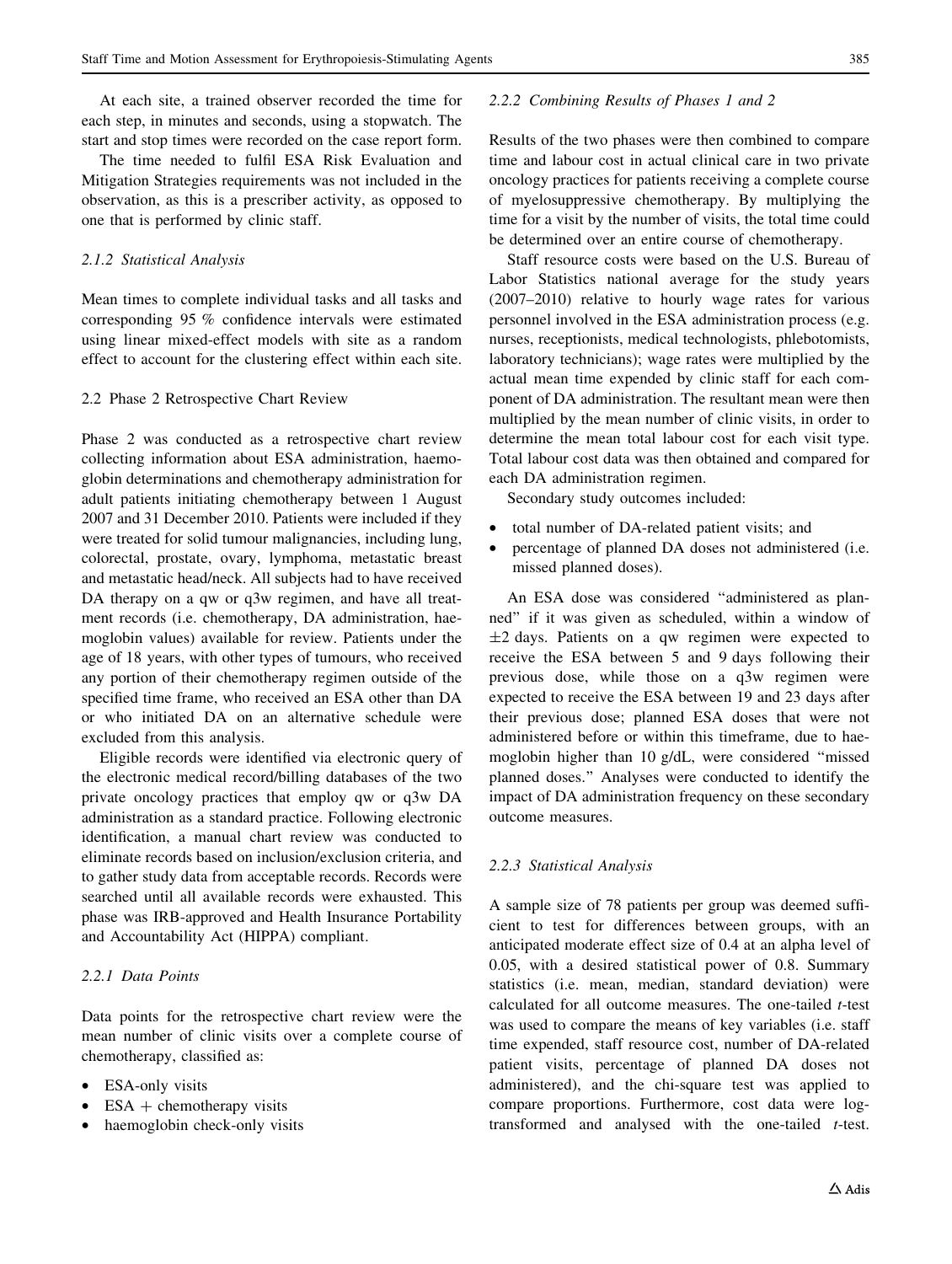| Task                                                           | $ESA + chemotherapy$<br>$(n = 37)$ | ESA-only<br>$(n = 36)$ | Haemoglobin check-only |
|----------------------------------------------------------------|------------------------------------|------------------------|------------------------|
| Patient registration/check-in                                  | $3.0(0.0-8.3)$                     | $2.2(1.1-3.4)$         | 2.2                    |
| Phlebotomy                                                     | $3.7(2.0-5.5)$                     | $3.6(2.3-4.8)$         | 3.6                    |
| Laboratory                                                     | $7.0(3.0-10.9)$                    | $6.7(4.4-9.1)$         | 6.7                    |
| Chart retrieval                                                | $0.3(0.1-0.5)$                     | $0.3(0.2-0.4)$         | 0.3                    |
| Patient counselling, preparation and evaluation of vital signs | $2.3(1.7-2.9)$                     | $2.3(1.9-2.7)$         |                        |
| ESA preparation                                                | 1.1 $(-3.2 \text{ to } -5.5)$      | $1.4(0.8-1.9)$         |                        |
| ESA administration and documentation                           | $1.4(0.3-2.5)$                     | $1.3(0.9-1.8)$         |                        |
| Patient billing                                                | $1.7(0.4-3.0)$                     | $1.7(0.5-2.9)$         | 1.7                    |
| Patient appointment scheduling                                 | $2.7(0.7-4.8)$                     | $2.0(0.3-3.6)$         | 2.0                    |
| Total time to complete all tasks                               | $23.2(16.8-29.6)$                  | $21.5(14.4 - 28.8)$    | 16.5                   |

Table 1 Mean observed times to complete the nine-step erythropoiesis-stimulating agent administration process with or without chemotherapy included in the patient visit

Data are given as the mean number of minutes observed to complete the task (95 % CI)

ESA erythropoiesis-stimulating agent

Analysis of covariance (ANCOVA) was used to adjust for the difference in treatment duration for the two groups.

#### 3 Results

# 3.1 Phase 1 Prospective, Cross-Sectional, Observational Time and Motion Study

Seventy-three patient visits were included in the staff time and motion study (patient visits when only ESA was administered  $[n<sub>ESA only</sub>] = 36$ , patient visits that included chemotherapy administration  $[n_{\text{chemo}}] = 37$ ). As shown in Table 1, the mean total time that oncology practice staff spent to complete all of the nine tasks of ESA administration was 23.2 min for patient visits that included chemotherapy administration. The most time-consuming individual steps were laboratory and phlebotomy, with mean times of 7.0 (95 % CI 3.1–10.9) and 3.7 (95 % CI 2.0–5.5) min, respectively. For patient visits that did not include chemotherapy administration, the mean total time spent to complete all nine tasks was 21.5 min. The most time-consuming individual steps were laboratory and phlebotomy, requiring 6.7 (95 % CI 4.4–9.1) and 3.6 (95 % CI 2.3–4.8) min, respectively. A haemoglobin check-only visit was estimated at a mean time of 16.5 min.

# 3.2 Phase 2 Retrospective Chart Review

A total of 195 patients were included in the phase pilot (qw DA patients  $[n_{\text{gw}}] = 83$ ; q3w DA patients  $[n_{\text{q3w}}] = 112$ ). The majority of study subjects were female and there were no significant differences in age or ethnicity between the groups (Table [2\)](#page-4-0). Predominant cancer types included lung,

ovarian, colorectal, lymphoma and metastatic breast. Ovarian cancer patients were more likely to receive q3w than qw DA, while colorectal and metastatic head/neck patients more often received qw than q3w DA. The mean duration of treatment was significantly longer for q3w than qw (53.84 days for qw vs. 113.38 days for q3w,  $p\lt 0.0001$ ; thus, analyses were adjusted using ANCOVA for episode duration for between-group comparisons.

# 3.3 Results Adjusted by ANCOVA

Patients receiving qw DA required more staff time for  $ESA + chemotherapy$  visits than those receiving q3w  $(67.51 \text{ vs. } 60.09 \text{ min}$  [Table [3\]](#page-5-0)). Overall, the mean total staff resource time expended per chemotherapy course was greater for patients receiving weekly versus q3w DA (120.69 vs. 112.45 min). Weekly DA dosing was associated with greater mean labour costs for  $ESA + chemo$ therapy visits and ESA-only visits than q3w dosing (\$US21.18 vs. \$US18.82 and \$US12.75 vs. \$US3.85; average for 2007–2010 [Table [4](#page-5-0)]). Q3w dosing resulted in greater mean labour costs for haemoglobin check-only visits than qw DA administration (\$US13.53 vs. \$US4.93). Overall, patients receiving qw versus q3w DA therapy imposed higher mean total labour costs per patient related to DA administration and haemoglobin monitoring throughout the entire course of chemotherapy (\$US38.16 vs. \$US31.20).

The mean number of total patient visits related to DA administration was 4.90 visits for the qw group compared with 6.08 for the q3w group. Following adjustment for inter-group variance, there was no difference in total patient visits between groups (5.56 for qw therapy vs. 5.59 for q3w therapy).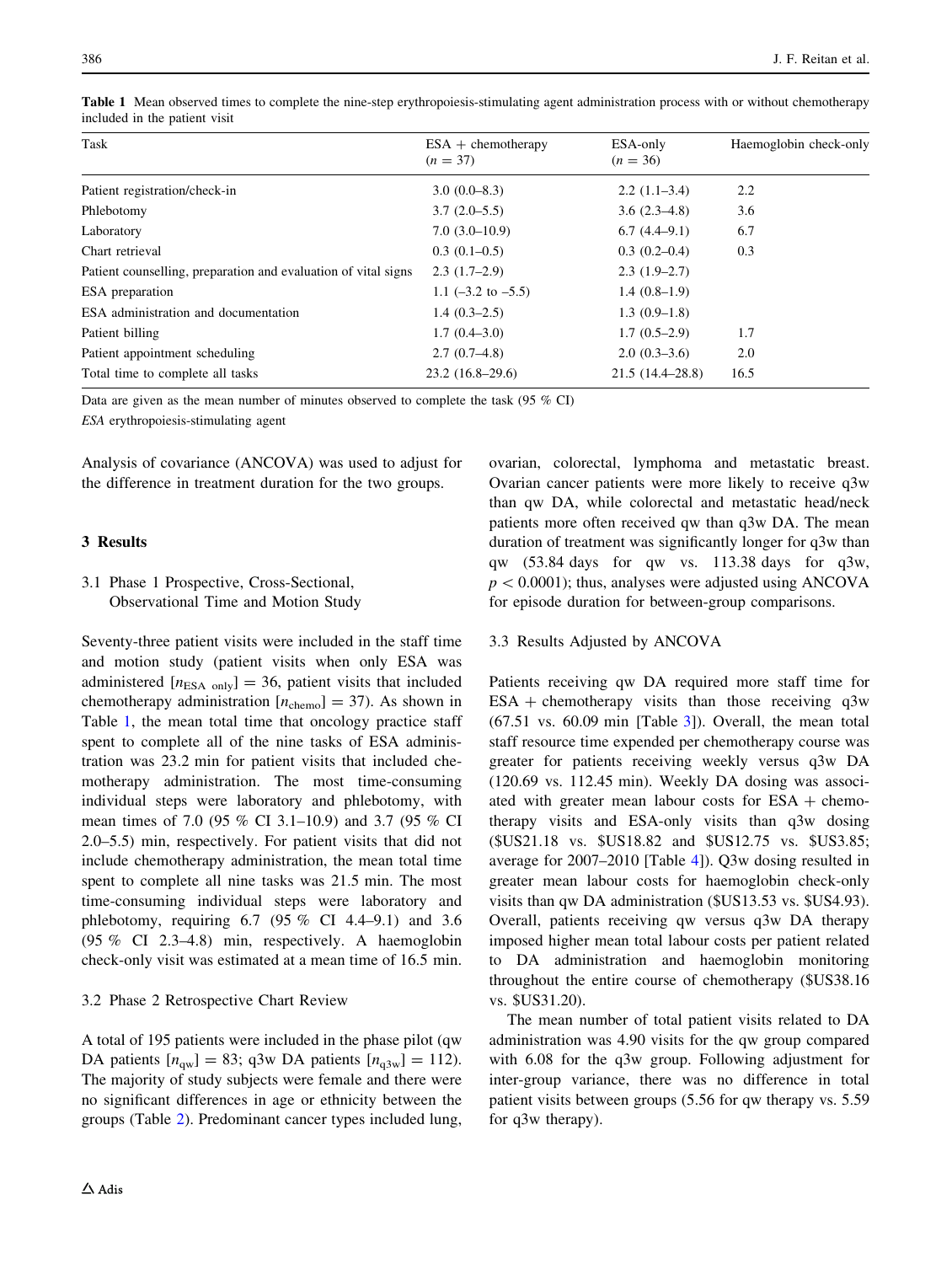<span id="page-4-0"></span>Table 2 Demographic data: once weekly versus once every 3 weeks darbepoetin alfa administration

| Demographic                                       | qw ESA<br>administration<br>group | q3w ESA<br>administration<br>group | $P$ value |
|---------------------------------------------------|-----------------------------------|------------------------------------|-----------|
| Number of patients                                | 83                                | $112^a$                            |           |
| Age, years (SD)                                   | 59.5 (9.8)                        | 62.3(13.3)                         | <b>NS</b> |
| Gender                                            |                                   |                                    |           |
| Male                                              | 20(24.1)                          | 18(16.1)                           | <b>NS</b> |
| Female                                            | 63 (75.9)                         | 94 (83.9)                          | <b>NS</b> |
| Ethnicity                                         |                                   |                                    |           |
| Unknown                                           | 1(1.2)                            | 5(4.5)                             | <b>NS</b> |
| Hispanic or Latino                                | 3(3.6)                            | $\theta$                           | <b>NS</b> |
| Not Hispanic or<br>Latino                         | 79 (95.2)                         | 107(95.5)                          | <b>NS</b> |
| Cancer type                                       |                                   |                                    |           |
| Lung                                              | 27(32.5)                          | 23(20.5)                           | <b>NS</b> |
| Ovarian                                           | 12(14.5)                          | 36(32.1)                           | 0.0056    |
| Colorectal                                        | 13(15.7)                          | 6(5.4)                             | 0.0216    |
| Prostate                                          | 2(2.4)                            | 3(2.7)                             | <b>NS</b> |
| Lymphoma                                          | 6(7.2)                            | 11(9.8)                            | <b>NS</b> |
| Metastatic breast                                 | 15(18.1)                          | 25(22.3)                           | <b>NS</b> |
| Metastatic head/neck                              | 7(8.4)                            | 2(1.8)                             | 0.0466    |
| Lung, metastatic<br>breast                        | $\theta$                          | 1(0.9)                             | <b>NS</b> |
| Lung, metastatic<br>head/neck                     | 1(1.2)                            | 1(0.9)                             | <b>NS</b> |
| Ovarian, lymphoma                                 | $\Omega$                          | 4(3.6)                             | <b>NS</b> |
| Duration of ESA<br>therapy in days<br>[mean (SD)] | 53.84 (55.46)                     | 113.38 (83.81)                     | < 0.0001  |

Values are presented as  $n$  (%) unless specified otherwise

ESA erythropoiesis-stimulating agent, NS non-significant,  $q3w$  once every 3 weeks, qw once weekly

Site 1 subject 50 was excluded due to excessive visitation frequency (257 visits)

# 4 Discussion

The current study provides unique insights into clinical oncology practices utilizing different ESA dosing regimens. The time and motion assessment, using the nine-step standardized process of ESA administration, found a total mean time of 23.2 min for patient visits that included chemotherapy administration and 21.5 min for visits that involved ESA administration alone. This evaluation demonstrated that the measured time for the process of ESA administration was similar regardless of whether chemotherapy administration was included in the visit or not.

In the second phase, there was significantly longer duration of ESA treatment for the q3w regimen than for the qw regimen. Following ANCOVA adjustment for intergroup variance, patients receiving qw versus q3w DA therapy imposed higher mean total labour costs per patient related to DA administration and haemoglobin monitoring throughout the entire course of chemotherapy (\$US38.16 vs. \$US31.20).

Cross-sectional studies such as this one give practices the ability to examine their office systems for areas that may be streamlined, and to identify potential differences between ESA regimens in terms of time requirements. The opportunity cost of such time differences may be significant and should be taken into account when selecting anaemia management options. Specifically, clinics may optimize the practice efficiency of ESA therapy by offering anaemia management strategies that require less frequent administration, thereby reducing the time burden for staff [\[5](#page-6-0), [16](#page-6-0)]. Clinics utilizing q3w ESA administration may synchronize ESA therapy with current chemotherapy regimens, thereby eliminating the need for ESA-only visits. This may offer an opportunity for efficiency, as study findings indicate that the additional time to administer an ESA during a chemotherapy visit is negligible. Freeing up time may allow clinics flexibility in staff scheduling, performance of other clinical activities, scheduling of new patients, and could shorten the time of referral to the oncology clinic.

The prospective time and motion phase has several potential limitations. First, the site selection criteria were based on sites with significant ESA patient volume. The non-random selection of sites limits the generalizability of these findings beyond similar practices within similar geographic locations. However, this study included a more complete assessment of the total events associated with ESA administration than have been previously examined.

Second, this study assumes that the time spent on ESArelated tasks during the visits was the same regardless of dose regimen (q3w vs. qw). In real-world practice, there might be a difference in time burden to the office staff in administering one regimen versus the other; however, since the process of ESA administration within a visit was standardized, any difference is unlikely to be substantive.

Measurement error could have occurred due to variation in trained observer start and stop points. To minimize measurement error, data collectors were trained before the study was initiated and the tasks had clearly defined starting and stopping events to reduce the possibility for differences in interpreting the start and stop of a task.

Lastly, if a patient had prior experience and knowledge with receiving ESAs, this could impact the amount of time a site staff member needed to spend counselling the patient and monitoring the patient after ESA administration. The quantity of paperwork and preliminary diagnostics could also have varied between new patients to the clinic and returning patients.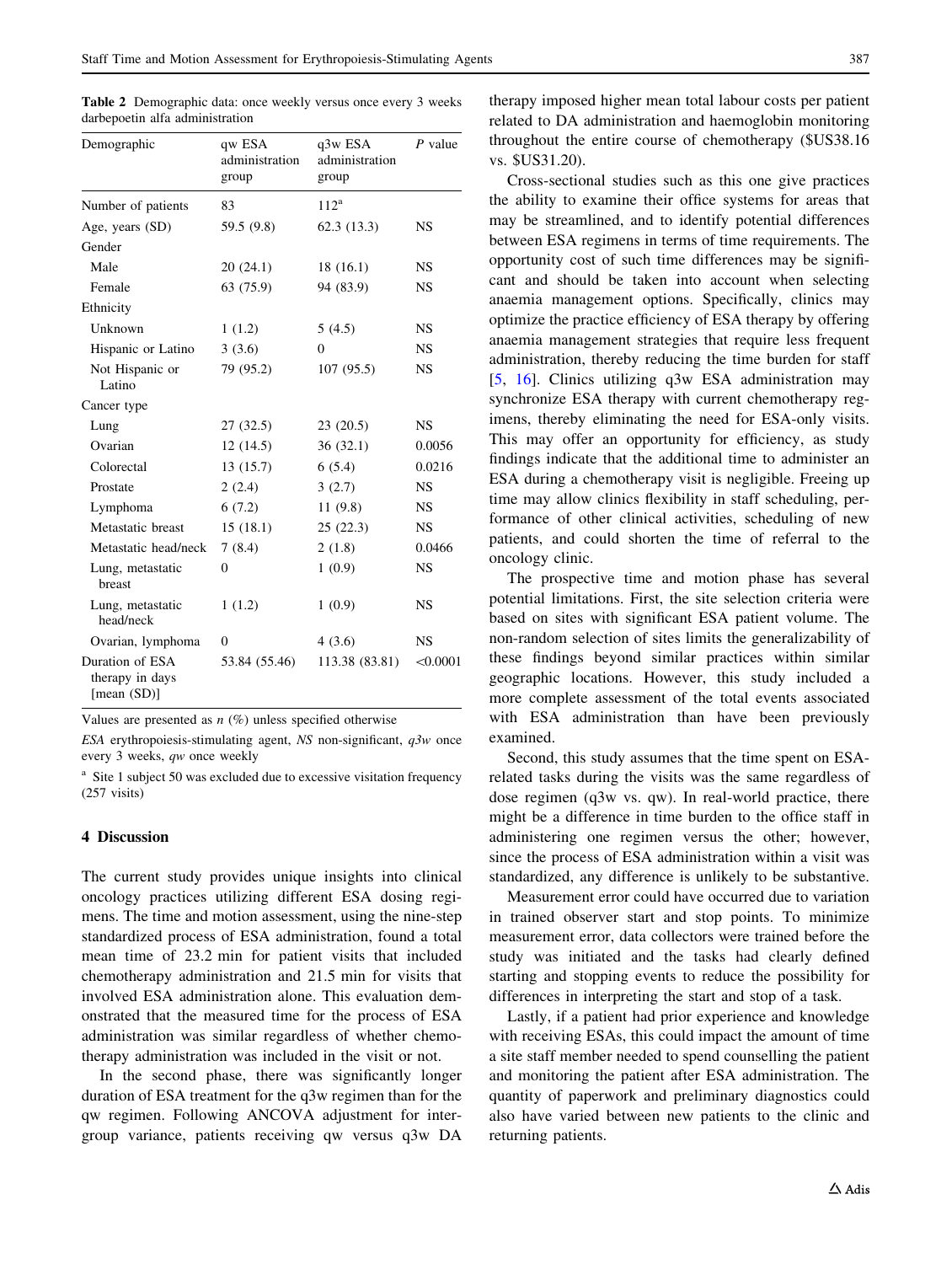| Visit type                        | qw ESA administration group |                    |                     | q3w ESA administration group |                    |                     |
|-----------------------------------|-----------------------------|--------------------|---------------------|------------------------------|--------------------|---------------------|
|                                   | Mean no. of<br>visits       | Mean time<br>(min) | Total time<br>(min) | Mean no. of<br>visits        | Mean time<br>(min) | Total time<br>(min) |
| ESA-only visits                   | 1.89                        | 21.5               | 40.64               | 0.57                         | 21.5               | 12.26               |
| $ESA + chemotherapy$ visits       | 2.91                        | 23.2               | 67.51               | 2.59                         | 23.2               | 60.09               |
| Haemoglobin check-only visits     | 0.76                        | 16.5               | 12.54               | 2.43                         | 16.5               | 40.10               |
| Total                             | 5.56                        |                    | 120.69              | 5.59                         |                    | 112.45              |
| Total for ESA-related visits only | 4.8                         |                    | 108.15              | 3.16                         |                    | 72.35               |

<span id="page-5-0"></span>Table 3 Mean staff time expended by visit type (adjusted by ANCOVA)

ANCOVA analysis of covariance, ESA erythropoiesis-stimulating agent,  $q_3w$  once every 3 weeks, qw once weekly

Table 4 Mean staff cost by visit type (adjusted by ANCOVA)

| Visit type                        | qw ESA administration group |                    |                     | q3w ESA administration group |                    |                     |
|-----------------------------------|-----------------------------|--------------------|---------------------|------------------------------|--------------------|---------------------|
|                                   | Mean no. of<br>visits       | Mean cost<br>(SUS) | Total cost<br>(SUS) | Mean no. of<br>visits        | Mean cost<br>(SUS) | Total cost<br>(SUS) |
| <b>ESA-only visits</b>            | 1.89                        | 6.75               | 12.75               | 0.57                         | 6.75               | 3.85                |
| $ESA + chemotherapy$ visits       | 2.91                        | 7.28               | 21.18               | 2.59                         | 7.28               | 18.82               |
| Haemoglobin check-only visits     | 0.76                        | 5.57               | 4.93                | 2.43                         | 5.57               | 13.53               |
| Total                             | 5.56                        |                    | 38.16               | 5.59                         |                    | 31.20               |
| Total for ESA-related visits only | 4.80                        |                    | 33.93               | 5.59                         |                    | 22.67               |

ANCOVA analysis of covariance, ESA erythropoiesis-stimulating agent,  $q_3w$  once every 3 weeks, qw once weekly

In the retrospective chart evaluation phase, examination of staff resources and costs associated with administration of supportive care, such as ESA therapy, in relation to chemotherapy represents an important approach to improving the overall quality and efficiency of an outpatient oncology practice. As shown by the results of our current study, patients receiving qw DA required more staff time for  $ESA + chemotherapy$  visits and  $ESA-only$  visits than those receiving q3w DA, while patients receiving q3w DA required more staff time for haemoglobin check-only visits than those receiving weekly therapy. Overall, mean total staff resource time expended per chemotherapy course was greater for patients receiving qw versus q3w DA. In addition, qw DA dosing was associated with greater mean labour costs for  $ESA +$  chemotherapy visits and  $ESA$ -only visits than q3w DA. When the patient groups were adjusted using ANCOVA, q3w DA dosing resulted in greater mean labour costs for haemoglobin check-only visits than qw DA administration.

The study presented here is the collection of data from actual clinical practice, utilizing two different methodologies, which served to both validate previously conducted studies as well as enable a real-world, real-time time and motion and economic assessment. The findings reported here provide very detailed data into the actual the cost impact of qw vs. q3w ESA administration using different assessment methodologies and together provided valuable

insights into maximizing the cost benefits of ESA use in real-world patient care settings.

# 5 Conclusion

The findings from this study demonstrate that implementation of a q3w dosing schedule with a long-acting ESA for treatment of anaemia due to concomitantly administered chemotherapy which more closely coincides with many patients' chemotherapy schedules, can minimize ESA-only visits, reducing staff time, staff resources and total labour costs. The methodology used in this study can be implemented in the real-world oncology setting and represents a potential opportunity for increased operational efficiency for oncology practices.

In summary, the introduction of ESAs into clinical oncology practice has been an advance in the management of patients with anaemia undergoing chemotherapy. The results from the study presented here detail how the implementation of a q3w dosing schedule with a longacting ESA, which often more closely coincides with patients' chemotherapy schedules, may minimize ESAonly visits, reducing staff time and total labour costs in settings that represent real-world practice.

Acknowledgments Research support for the studies in this paper was provided by Amgen, Thousand Oaks, CA, USA. Each author